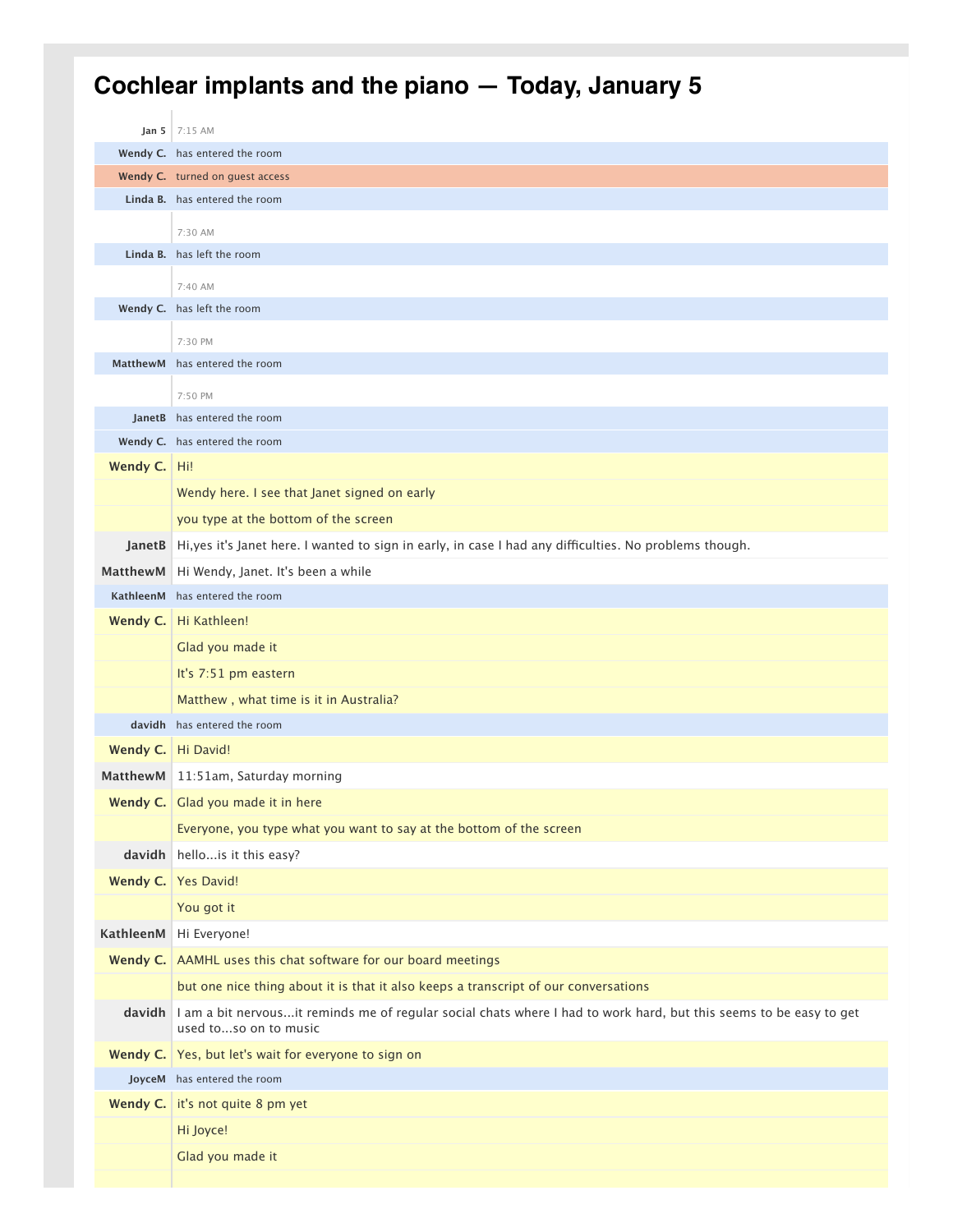|                       | you type at the bottom of the screen                                                                                                                                            |
|-----------------------|---------------------------------------------------------------------------------------------------------------------------------------------------------------------------------|
|                       | So Matthew, I believe Australia is 12 hour ahead of New York?                                                                                                                   |
| JoyceM                | Hi Wendy. I'm glad I made it too. I almost forgot!                                                                                                                              |
|                       | 7:55 PM                                                                                                                                                                         |
| Wendy C.              | Yaay!                                                                                                                                                                           |
|                       | so we'll wait for about 5 minutes before getting started                                                                                                                        |
| <b>davidh</b>         | btw, before it is over, can this entire chat to saved on computer?                                                                                                              |
| MatthewM              | 16 hours, I think. 8pm in NY, 12noon here in Syd/Melb, Aus.                                                                                                                     |
|                       | <b>Wendy C.</b> No but I can send transcript to anyone who wants it                                                                                                             |
|                       | The chat software produces a nice transcript                                                                                                                                    |
|                       | Kathryn B. has entered the room                                                                                                                                                 |
|                       | Wendy C. changed the room's topic to January 5 2018 chat discussion on playing the piano with cochlear implants.                                                                |
| Kathryn B. Howdy      |                                                                                                                                                                                 |
|                       | Wendy C.   Hi! Is this Kathryn Bakke from Minneapolis?                                                                                                                          |
| Kathryn B. Yes, it is |                                                                                                                                                                                 |
|                       | <b>Wendy C.</b> Great! AAMHL on Big Tent tends to be pretty quiet.                                                                                                              |
|                       | I wasn't sure if anyone got the notice there                                                                                                                                    |
|                       | <b>Josh T.</b> has entered the room                                                                                                                                             |
| Wendy C.   Hi josh!   |                                                                                                                                                                                 |
|                       | glad you made it                                                                                                                                                                |
|                       | Josh T. Hi Wendy. Thanks!                                                                                                                                                       |
|                       | <b>Wendy C.</b> We are going to wait for a few more people before getting started                                                                                               |
|                       | 8:00 PM                                                                                                                                                                         |
| Wendy C.              | Ok, it's 8:00 pm. I'm going to begin by explain how this chat session about and explain how to type and share web link<br>and files                                             |
| JoyceM                | Wendy, to begin with, could we ask everyone to indicate whether they currently have a CI (or two) and how long they<br>have had them, or if they are contemplating getting one? |
| Kathryn B.            | I've been using a CI Naidain 4 one ear and just got the Naida Link in my other ear. I'd like go know what other<br>experiences have been.                                       |
| Wendy C.              | Wait                                                                                                                                                                            |
|                       | Let me deal with computer logistics first                                                                                                                                       |
|                       | So you type your comments at the bottom of the screen                                                                                                                           |
|                       | if you want to copy and past a web link here you can                                                                                                                            |
| davidh                | I have had CI for 2 and a half years and used HA in other ear for about 8 years. thus currently HA in one, CI in other.                                                         |
| Wendy C.              | if you need to log off after this chate, you click on sign out in the upper right corner                                                                                        |
|                       | it's a bit hard to see but it's there                                                                                                                                           |
|                       | So to start, Janet Bulani is a piano teacher from Vancouver, Canada                                                                                                             |
| JoyceM                | I play the piano, have a severe hearing loss, and am contemplating getting a CI, so I'm interested in hearing<br>experiences of people who already have a CI.                   |
|                       | <b>Kathryn B.</b> I just got the Niada Link and am disappointed with sound quality.                                                                                             |
| Wendy C.              | She is in the process of deciding whether to get a cochlear implant or not. She is concerned about losing the remainder<br>of her residual hearing                              |
|                       | So I decide to pull together all the pianist I know who have a CI and ask if they would be willing to spend some time<br>and share their experiences all at once with Janet.    |
| KathleenM             | Hi Wendy, are we waiting for more people to join?                                                                                                                               |
|                       | <b>Wendy C.</b> We can go ahead and get started. $\div$                                                                                                                         |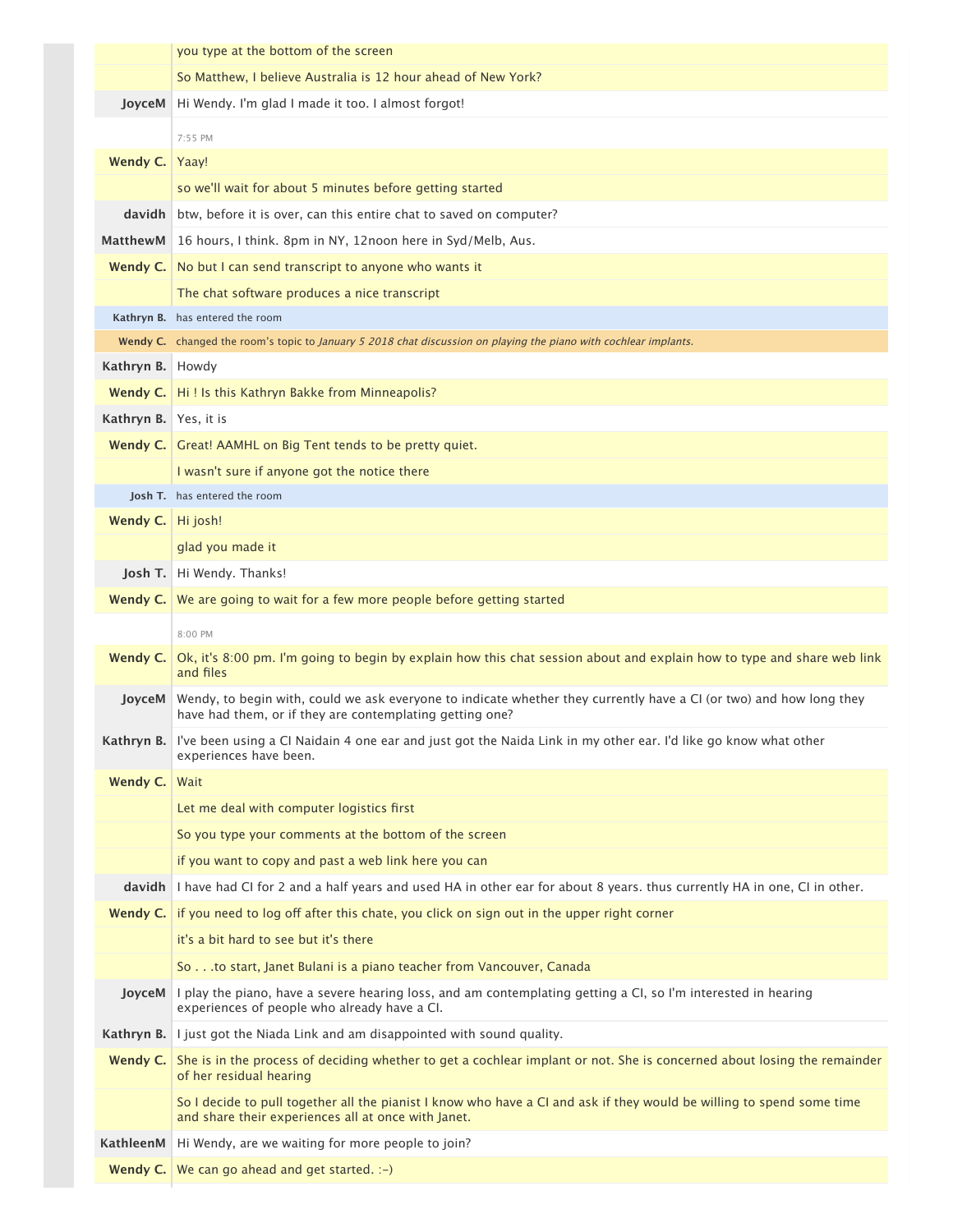|               | 8:05 PM                                                                                                                                                                                                                                                                                                                                                |
|---------------|--------------------------------------------------------------------------------------------------------------------------------------------------------------------------------------------------------------------------------------------------------------------------------------------------------------------------------------------------------|
|               | JanetB Thank you Wendy. I am also very interesting to hear if anyone teaches piano, and has a cochlear implant.                                                                                                                                                                                                                                        |
|               | Wendy C. So What I'd like to have you all introduce yourself. Tell us where you live, and whather you have a CI in both hear, or a<br>CI and HA in one ear and an hearing aid in the other ear.                                                                                                                                                        |
|               | <b>JoyceM</b> So Kathryn, were you happy with the sound quality of the Naidain 4?                                                                                                                                                                                                                                                                      |
|               | Kathryn B. I would recommend getting the CI in only one ear and a hearing aid in the other ear. I'v lost sound quality                                                                                                                                                                                                                                 |
|               | Wendy C.   Kathleen is the only once here iwth an EAS system from Med-El                                                                                                                                                                                                                                                                               |
|               | davidh I got mine at 65 years old and did not let myself realize that it was and still is a LONG process for brain, ear and<br>machine and I still cannot distinguish where problems lie, including when they are piano. It is a very delicate<br>connection at piano and I cannot easily say DO IT.                                                   |
|               | KathleenM As you know, Wendy, I just got activated 3 weeks ago. I have a Med-El EAS 24. I played the piano for this first time<br>today and it went really well.                                                                                                                                                                                       |
|               | Wendy C. And I am very surprised that Matthew Mack is here! Matt's primary instrument is the cello.                                                                                                                                                                                                                                                    |
|               | That's good to know, KathleenM                                                                                                                                                                                                                                                                                                                         |
|               | Kathryn B. I don't regret getting the CI for one minute because of improved speech.                                                                                                                                                                                                                                                                    |
| MatthewM      | Indeed - I'm not a CI user, but am naturally very curious in general :) Happy to drop out if we hit our room cap of 12<br>people.                                                                                                                                                                                                                      |
|               | JanetB Could we also establish, for those that have CIs, are you late deafened, or were you born with hearing issues, or<br>developed hearing issues as a child?                                                                                                                                                                                       |
|               | <b>Wendy C.</b> Persoanally I think with regard to program cochlear implants for music, it is a delicate dance                                                                                                                                                                                                                                         |
|               | davidh HA in one and CI in other is problem what Kathryn says, as sound quality with HA is worse than CI and yet meshing the<br>two has been a frightful dilemma and I am still working it out. Balance between treble and bass is central issue as is<br>the fact that after 50 years, my left ear is now stronger than my right ear---left ear is CI |
| <b>JoyceM</b> | Improved speech is what I need; but I am reluctant to risk losing my appreciation of my piano music. Others have also<br>recommended just one CI w/HA in other ear.                                                                                                                                                                                    |
|               | <b>Wendy C.</b> You need to find a musical audiologist who can program CIs for music                                                                                                                                                                                                                                                                   |
|               | <b>Kathryn B.</b> But the hearing aid gave me beautiful sound and IU miss that.                                                                                                                                                                                                                                                                        |
|               | Wendy C. Joyce, Kathleen has a "hybrid CI" so another thing to consider                                                                                                                                                                                                                                                                                |
|               | acoustic hearing in lower frequencies and bionic hearing in higher notes                                                                                                                                                                                                                                                                               |
|               | davidh speech developed rapidly--musical listening ie phonograph also was a wonder, but the nearness and precision of<br>piano practicing is the biggest burden                                                                                                                                                                                        |
| Kathryn B.    | I can play the piano just fine. I just miss the beautiful sound I got with my old aid                                                                                                                                                                                                                                                                  |
|               | <b>JoyceM</b> David, what is the history of you hearing loss and hearing assistance?                                                                                                                                                                                                                                                                   |
|               | <b>Wendy C.</b> Yes, David, most of the time, CIs are not designed for performance. : (                                                                                                                                                                                                                                                                |
|               | JanetB Do you feel you can hear the piano well enough to teach it?                                                                                                                                                                                                                                                                                     |
|               | Wendy C. Joyce, David is a concert pianist.                                                                                                                                                                                                                                                                                                            |
|               | 8:10 PM                                                                                                                                                                                                                                                                                                                                                |
| Wendy C.      | here is his website                                                                                                                                                                                                                                                                                                                                    |
|               | davidh I lost 90% of left ear at 8 and forty years later lost half of my good ear in an accident.                                                                                                                                                                                                                                                      |
| Wendy C.      | http://www.battlemuse.com/                                                                                                                                                                                                                                                                                                                             |
| Kathryn B.    | I don't have a problem with performance, just music appreciation,                                                                                                                                                                                                                                                                                      |
| <b>JoyceM</b> | David, when did you get a HA or CI?                                                                                                                                                                                                                                                                                                                    |
| Wendy C.      | Daivd, I would say as a professional pianist you are looking for nuance that most CI don't discern well.                                                                                                                                                                                                                                               |
|               | Kathryn B. I've learned to adapt to the sound.                                                                                                                                                                                                                                                                                                         |
|               | davidh I can tell anyone that with will power, things are improved for teaching and most of music I strangely developed<br>neural fatigue which means that I can seldom work hard at piano more than four hours a day but that could be<br>improving graduallypatience and faith and friends are a must.                                               |
|               |                                                                                                                                                                                                                                                                                                                                                        |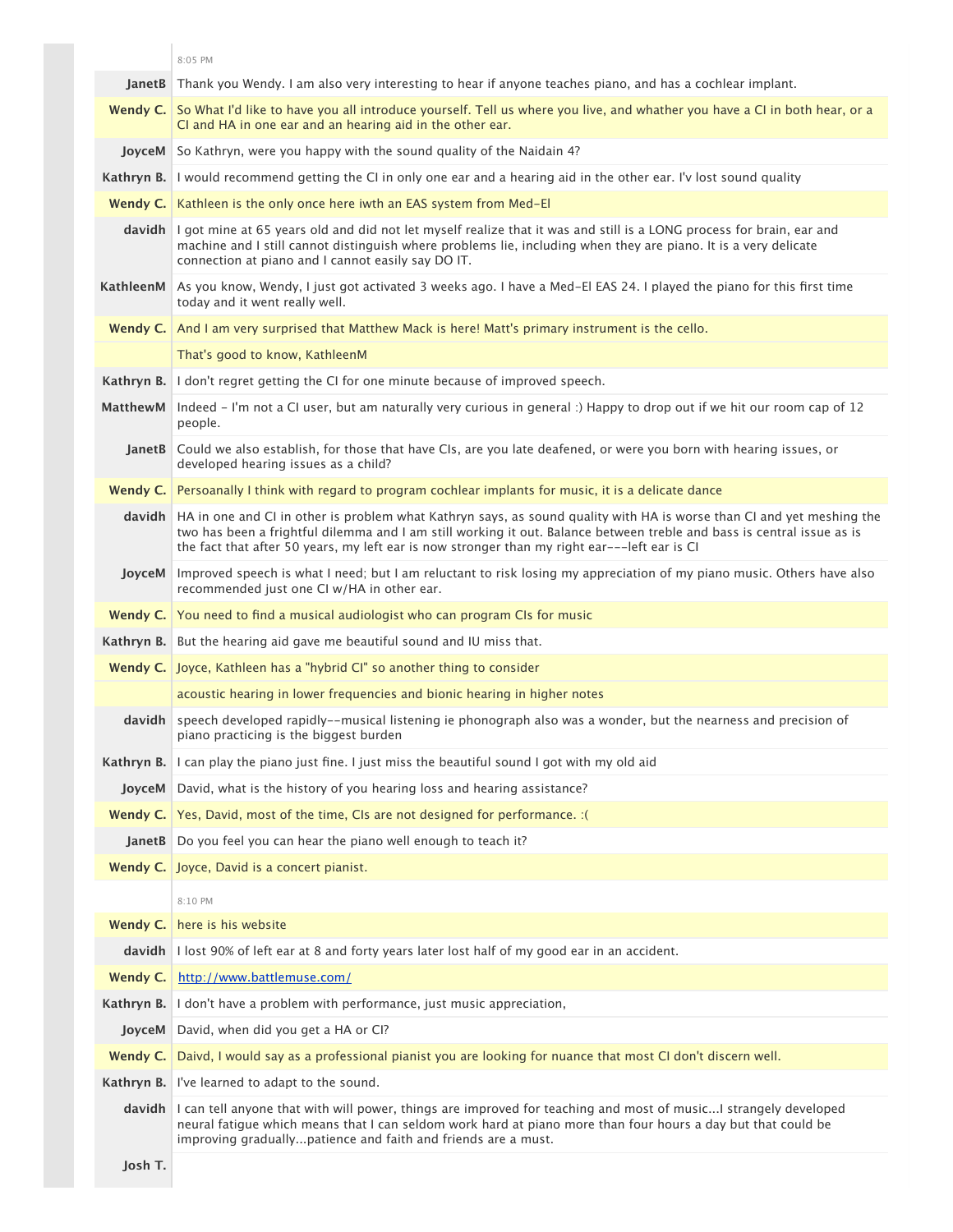|            | I'm Josh Twente, and I live in Iowa. I was born with severe hearing loss which is prevalent in my mom's family. I wore<br>hearing aids from age 4 until 21, receiving an Advanced Bionics implant in my left ear in 2007 (10 years ago this<br>week!) at age 22. My left ear had <5% residual hearing at that time, yet my right ear had 30%. I waited until 2011 to<br>implant my right ear as I too was afraid of losing my residual hearing. My only regret is not getting my right ear<br>implanted sooner! I play the piano, organ and trumpet. I played the violin in late elementary school but quit when my<br>hearing degraded further. |
|------------|--------------------------------------------------------------------------------------------------------------------------------------------------------------------------------------------------------------------------------------------------------------------------------------------------------------------------------------------------------------------------------------------------------------------------------------------------------------------------------------------------------------------------------------------------------------------------------------------------------------------------------------------------|
|            | JoyceM For those who have had a CI for several years, have you noticed a greater appreciation of the sound quality over the<br>time you have had your CI?                                                                                                                                                                                                                                                                                                                                                                                                                                                                                        |
|            | Kathryn B. There's new software being developed that I tested and VASTLY IMPROVED sound quality, both speech and music.                                                                                                                                                                                                                                                                                                                                                                                                                                                                                                                          |
|            | Wendy C. Joyce, technology keeps improving                                                                                                                                                                                                                                                                                                                                                                                                                                                                                                                                                                                                       |
|            | davidh I seem to be adapting but that means living with a degree of percussiveness and volume that is not NATURAL,,,,the<br>point is that I have forgotten what NATURAL is and that has been a sorrow for twenty years. Adapting is possible but<br>hard                                                                                                                                                                                                                                                                                                                                                                                         |
| KathleenM  | Here's my story, i have an acoustic neuroma in my right ear, just got radiation and am losing hearing fairly rapidly, also<br>have major tonal distortion in that ear, cope by using a musician's ear plug to tune out some of the distortion. whedn<br>not playing the piano or listening to music, I use a hearing aid in that ear. I just got a CI in the other ear. am<br>profoundly deaf there residual with low register hearing. i kept a lot of it with the implant. All of my hearing losses<br>started 5 years ago with a sudden loss on one side and then gradual loss on the other.                                                  |
|            | Josh T. I do think my music appreciation increased over the course of a few years. It can take your ear/brain a while to really<br>get the nuances of music. Going bi-lateral was a huge increase in music appreciation and understanding for me.                                                                                                                                                                                                                                                                                                                                                                                                |
|            | JoyceM   Kathryn, what software did you test? Who is the manufacturer?                                                                                                                                                                                                                                                                                                                                                                                                                                                                                                                                                                           |
|            | Wendy C. Joyce: My current Naidas are a vast improvement over the old body worn processor I had back in 1997                                                                                                                                                                                                                                                                                                                                                                                                                                                                                                                                     |
|            | 8:15 PM                                                                                                                                                                                                                                                                                                                                                                                                                                                                                                                                                                                                                                          |
|            | Kathryn B. I don't know. I was testing at the University of MN.                                                                                                                                                                                                                                                                                                                                                                                                                                                                                                                                                                                  |
|            | Wendy C.   I am pretty happy with the timbre.                                                                                                                                                                                                                                                                                                                                                                                                                                                                                                                                                                                                    |
|            | JanetB   Kathleen, may I ask where you got your hybrid implant? That is what I am after, but I can't find it offered it Canada.                                                                                                                                                                                                                                                                                                                                                                                                                                                                                                                  |
|            | Wendy C. pitch is about 90% there                                                                                                                                                                                                                                                                                                                                                                                                                                                                                                                                                                                                                |
| KathleenM  | Kathryn, I'm in the Twin Cities also. Ive been a Mayo patient, am transferring to the U this month as my insurance<br>changed.                                                                                                                                                                                                                                                                                                                                                                                                                                                                                                                   |
|            | davidh Doctors never made clear to me what I would hear with pitches. They seemed surprised that I heard a pitch in a test.<br>Now I seem to hear many and it seems to cover more of the keyboard ie treble. If softward can unify ears sound and<br>pitch, that would be major step                                                                                                                                                                                                                                                                                                                                                             |
|            | Kathryn B. Evelyn Davies was the tester. It was awesome. I will get                                                                                                                                                                                                                                                                                                                                                                                                                                                                                                                                                                              |
|            | KathleenM Joyce, at Mayo Clinic in rochester, MN                                                                                                                                                                                                                                                                                                                                                                                                                                                                                                                                                                                                 |
|            | JoyceM   Audiologists I have consulted have advised me to get a full implant since my hearing loss is progressive. It is assumed I<br>will eventually lose even the high frequency if I live long enough!                                                                                                                                                                                                                                                                                                                                                                                                                                        |
| Kathryn B. | weedy the cell phone and email. I'm not good with links.                                                                                                                                                                                                                                                                                                                                                                                                                                                                                                                                                                                         |
|            | That should have been Wendy. Sorry!                                                                                                                                                                                                                                                                                                                                                                                                                                                                                                                                                                                                              |
| Wendy C.   | Kathryn, not sure what you are referring to. What cell phone and email?                                                                                                                                                                                                                                                                                                                                                                                                                                                                                                                                                                          |
|            | So David do you hear two different pitches for each note on the piano?                                                                                                                                                                                                                                                                                                                                                                                                                                                                                                                                                                           |
|            | one pitch in the right ear and something slightly different in the left ear?                                                                                                                                                                                                                                                                                                                                                                                                                                                                                                                                                                     |
|            | KathleenM Joyce, the hearing loss in my left (implanted) ear has been stable for 5 years, so we went with the 24 rather than a<br>longer array. I was terrified of losing my low register hearing, as that has been how i hear music, but Im pleased so far.                                                                                                                                                                                                                                                                                                                                                                                     |
|            | JoyceM Wendy, is that what you hear--slightly different pitches in each ear?                                                                                                                                                                                                                                                                                                                                                                                                                                                                                                                                                                     |
|            | 8:20 PM                                                                                                                                                                                                                                                                                                                                                                                                                                                                                                                                                                                                                                          |
| Kathryn B. | Evelyn said the software was very much in the experimental stage. More testing and FDA approval.                                                                                                                                                                                                                                                                                                                                                                                                                                                                                                                                                 |
|            | <b>Wendy C.</b> Oh no, Joyce. I've heard of folks who have this condition, but not me.                                                                                                                                                                                                                                                                                                                                                                                                                                                                                                                                                           |
|            | davidh it varieswhen I am tired (I suppose) the CI is close to a half pitch higher than HA which is think is the absolute pitch.<br>But the erratic quality during a day must be biologicdoes anyone have the same issue of erratic strength and quality?                                                                                                                                                                                                                                                                                                                                                                                        |
|            | <b>Wendy C.</b> Somehow with CIs in both ears, I hear a note more or less the same in both ears                                                                                                                                                                                                                                                                                                                                                                                                                                                                                                                                                  |
|            | Kathryn B. Sorry, Wendy. Evelyn Davies was the tester when I tried the software. I will get you the cell phone and cell.                                                                                                                                                                                                                                                                                                                                                                                                                                                                                                                         |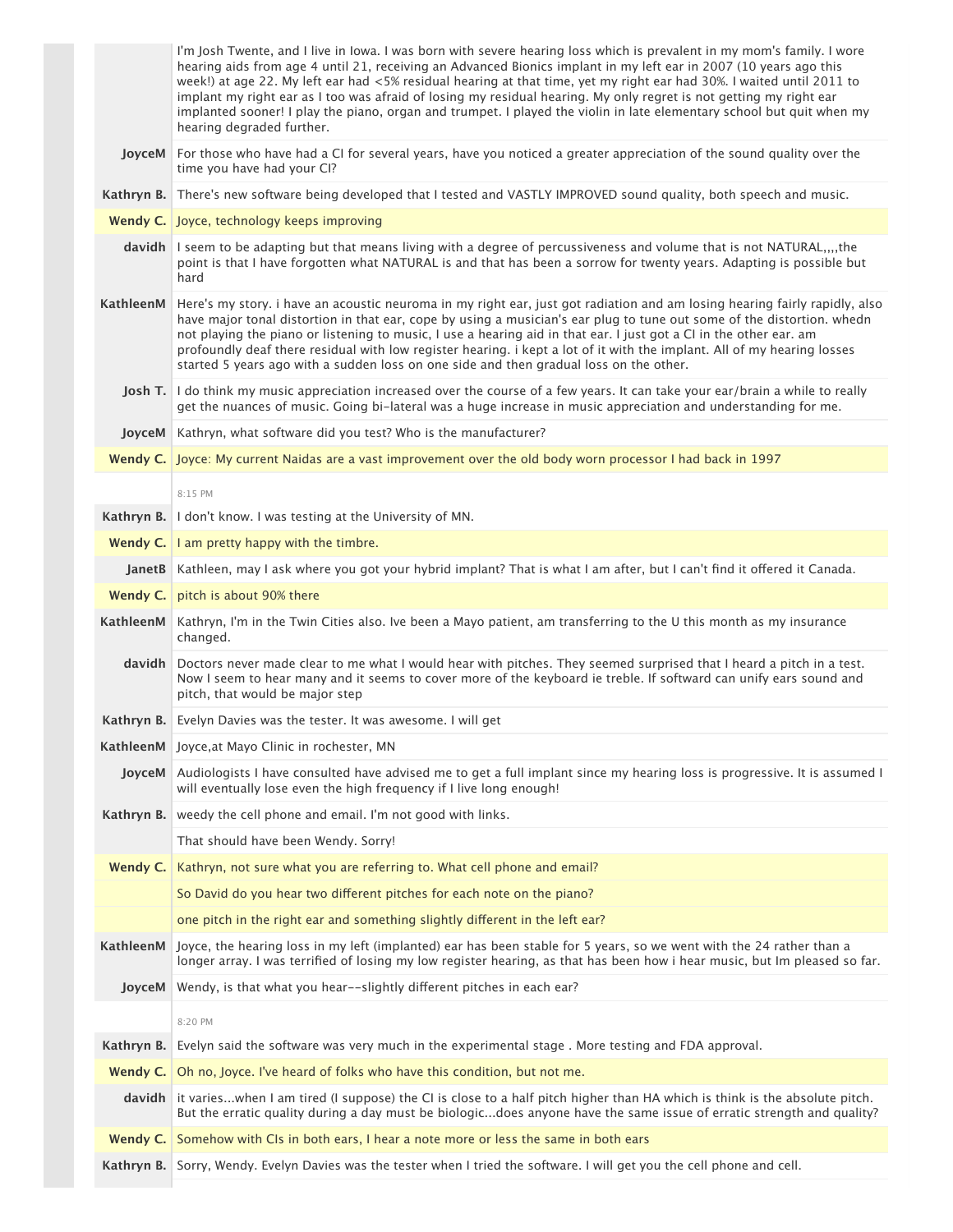|                  | JoyceM Kathleen, good to hear. Since your loss was sudden and mine is progressive, I might not have the same stability as<br>you.                                                                                                                                                                                                                                                                                                                                                                                                                                                                   |
|------------------|-----------------------------------------------------------------------------------------------------------------------------------------------------------------------------------------------------------------------------------------------------------------------------------------------------------------------------------------------------------------------------------------------------------------------------------------------------------------------------------------------------------------------------------------------------------------------------------------------------|
| Wendy C.         | Ok, thanks!                                                                                                                                                                                                                                                                                                                                                                                                                                                                                                                                                                                         |
| <b>JanetB</b>    | Kathleen, I'm interested in your comment about your low register hearing helping you hear music. This is my gut feel<br>as well - that because I have perfect hearing up to 500 Hertz, it is helping me with my profound loss from 1000 Hertz<br>and up.                                                                                                                                                                                                                                                                                                                                            |
| Wendy $C.$       | David, please describe the erractic quality.                                                                                                                                                                                                                                                                                                                                                                                                                                                                                                                                                        |
|                  | how is it erratic?                                                                                                                                                                                                                                                                                                                                                                                                                                                                                                                                                                                  |
| JoyceM           | That is where CI's help--from about 500 Hz and higher.                                                                                                                                                                                                                                                                                                                                                                                                                                                                                                                                              |
|                  | Wendy C. Josh - how did notes on the piano sound after activation?                                                                                                                                                                                                                                                                                                                                                                                                                                                                                                                                  |
|                  | Like you I got one CI first and another CI ten years later                                                                                                                                                                                                                                                                                                                                                                                                                                                                                                                                          |
|                  | My first Ci was way back i 1997, in my right ear which had not hear sound for other 30 years.                                                                                                                                                                                                                                                                                                                                                                                                                                                                                                       |
|                  | My second CI was in 2008.                                                                                                                                                                                                                                                                                                                                                                                                                                                                                                                                                                           |
| Kathryn B.       | Just to be clear, I could distinguish a second soft instrument with a violin solos. People walking behind me - speech<br>wes as clear as crystal. An organ sounded beautiful. Likewise choral music.                                                                                                                                                                                                                                                                                                                                                                                                |
| JoyceM           | With regard to the software still in the testing stage, I have gotten the impression that once you are implanted, you can<br>take advantage of the software advances when they are available.                                                                                                                                                                                                                                                                                                                                                                                                       |
|                  | 8:25 PM                                                                                                                                                                                                                                                                                                                                                                                                                                                                                                                                                                                             |
| KathleenM        | Absolutely. Before implant, I had perfect hearing to about 700 hz, less at 800, almost none after that. But i could hear<br>quite a lot of the piano naturally. Very important since I could hear little from my other ear. Too much distortion. I<br>found pieces that were primarily in a lower register or where the top notes were attached to chords, so I could get the<br>sense of the music.                                                                                                                                                                                                |
|                  | <b>Wendy C.</b> Then in 2010, my first CI in the right failed and I had revision surgery                                                                                                                                                                                                                                                                                                                                                                                                                                                                                                            |
| davidh           | At its best, for first hour of practice (or less than an hour) is can be exhilarating for richness and CLARITY which I have<br>missed for my whole life--my playing developed clearly because of the lack of clarity. But right ear HA will weaken and<br>balance will be lost and after longer work, CI will weaken a bit and the metallic quality of HA will take precedence. I can<br>make minimal adjustments with strength and am just learning about the Sensitivity program which creates<br>spontaneity. Maybe I am getting used to that and it causes some rebellion against the violence. |
| Wendy C.         | Kathleen that is a cool coping strategy                                                                                                                                                                                                                                                                                                                                                                                                                                                                                                                                                             |
| KathleenM thanks |                                                                                                                                                                                                                                                                                                                                                                                                                                                                                                                                                                                                     |
|                  | <b>Wendy C.</b> The found pieces that were primarily in a lower register"                                                                                                                                                                                                                                                                                                                                                                                                                                                                                                                           |
|                  | Love that                                                                                                                                                                                                                                                                                                                                                                                                                                                                                                                                                                                           |
| JanetB           | Kathleen, your audiogram sounds identical to mine – I can hear up to A above treble C, then nothing.                                                                                                                                                                                                                                                                                                                                                                                                                                                                                                |
| davidh           | Kathleen seems to be describing what I am saying. I had no choice in repertoire and balance between hands and<br>registers is an ongoing problem                                                                                                                                                                                                                                                                                                                                                                                                                                                    |
| Kathryn B.       | Yes. That is true. Since everyone did not respond as well as I did, I urge you to check this out so they can determine<br>who can benefit.                                                                                                                                                                                                                                                                                                                                                                                                                                                          |
| KathleenM        | Janet, that was it exactly!                                                                                                                                                                                                                                                                                                                                                                                                                                                                                                                                                                         |
|                  | Kathryn B. has left the room                                                                                                                                                                                                                                                                                                                                                                                                                                                                                                                                                                        |
| KathleenM        | David, I worked with my piano teacher on balance because it was hard for me to hear it. He helped me recognize some<br>by the feel of what i was doing. that helped.                                                                                                                                                                                                                                                                                                                                                                                                                                |
| Wendy C.         | one thing I am curious is how manufacturer determine what new feature discovered in testing gets included in an<br>upgrade of the processor                                                                                                                                                                                                                                                                                                                                                                                                                                                         |
| <b>JanetB</b>    | I am still teaching with only being able to hear up to that A (lots of coping mechanisms in place), but my loss is<br>working it's way down the piano.                                                                                                                                                                                                                                                                                                                                                                                                                                              |
|                  | <b>Wendy C.</b> If I ever meet visit the manufacture of my CI, I will find out                                                                                                                                                                                                                                                                                                                                                                                                                                                                                                                      |
| <b>JanetB</b>    | This is my big question - as a musician, can we reasonably (or ethically?) teach piano when we are not hearing the<br>sounds properly - as seems to be the case with a CI? How do we know what we're not hearing, or that what we are<br>hearing is what the student is hearing? It seems to me that if I get a CI, I need to stop teaching.                                                                                                                                                                                                                                                        |
| KathleenM        | and David, i realize you are WAY beyond where i am, just mentioning how i coped.                                                                                                                                                                                                                                                                                                                                                                                                                                                                                                                    |
|                  | 8:30 PM                                                                                                                                                                                                                                                                                                                                                                                                                                                                                                                                                                                             |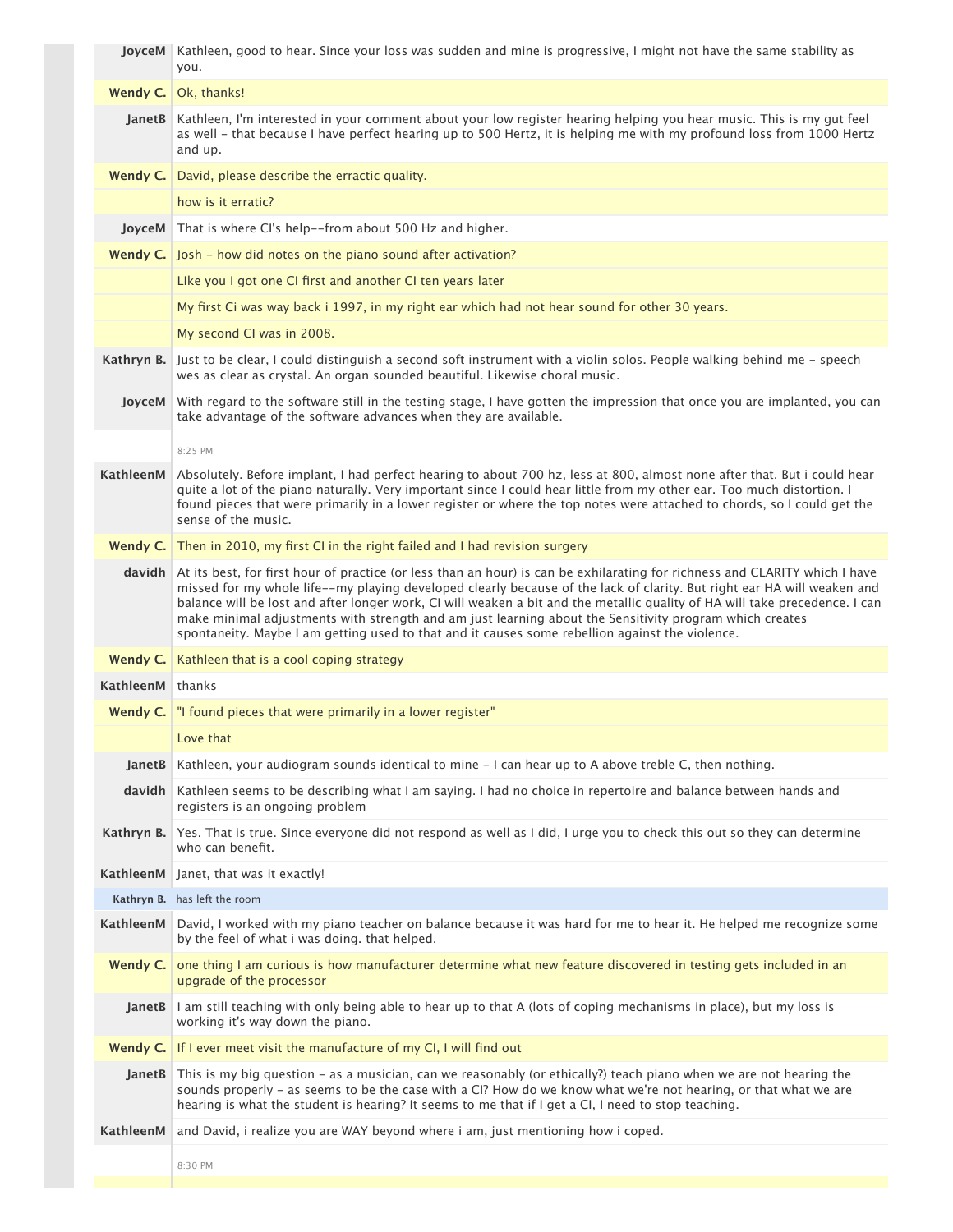|                   | Wendy C. Janet – I can't believe none of the CI center in Canada will do surgery for EAS systems. I will find out what the story is<br>from my contacts                                                                                                                                                                                                                                                                                                                                                                                                                                              |
|-------------------|------------------------------------------------------------------------------------------------------------------------------------------------------------------------------------------------------------------------------------------------------------------------------------------------------------------------------------------------------------------------------------------------------------------------------------------------------------------------------------------------------------------------------------------------------------------------------------------------------|
|                   | davidh FEEL means digital hearing and learning. It was and still is crucial as I do not fully trust the dev ices in my head so I go<br>back to when I learned with nothing in either earI let my imagination and body sensitivity quide me and it might have<br>worked better than this as a soloist, but I now play with others and it is an amazing joy though still in the early stages.                                                                                                                                                                                                          |
|                   | <b>Wendy C.</b> Wow . That is impressive                                                                                                                                                                                                                                                                                                                                                                                                                                                                                                                                                             |
|                   | Sometimes I don't trust my hearing either.                                                                                                                                                                                                                                                                                                                                                                                                                                                                                                                                                           |
|                   | JoyceM and Link you could probably answer your own question by assessing your students' progress. They would not be<br>coming to you if you were not providing something of value.                                                                                                                                                                                                                                                                                                                                                                                                                   |
| KathleenM i agree |                                                                                                                                                                                                                                                                                                                                                                                                                                                                                                                                                                                                      |
|                   | Wendy C.   David, do you still teach piano at the university in Long Island?                                                                                                                                                                                                                                                                                                                                                                                                                                                                                                                         |
|                   | davidh my recording engineer told me years ago that natural is what you think is natural and it applies to hearing with CI. You<br>do NOT need to stop teachigng as your brain and common sense will adapt even if it takes time and effort                                                                                                                                                                                                                                                                                                                                                          |
|                   | Wendy C.   Hear, hear! $:-$ )                                                                                                                                                                                                                                                                                                                                                                                                                                                                                                                                                                        |
|                   | JanetB Yes, my students are doing well now, but I fear with the implant, that will all change because I won't be hearing the<br>sounds the same as them - how do I teach beyond the basics - the fine tuning of playing.                                                                                                                                                                                                                                                                                                                                                                             |
|                   | MatthewM I have taught despite being hearing impaired. The reality of it is just that it may be harder to give feedback if you're<br>only listening to your students' playing. At a piano, there are other cues you can look for e.g. hand/finger placement,<br>to confirm e.g. wrong notes                                                                                                                                                                                                                                                                                                          |
|                   | davidh I teach private students at LIU and I have no issues with hearing largely because CI means I communicate easily finally.                                                                                                                                                                                                                                                                                                                                                                                                                                                                      |
|                   | JanetB David, I am glad to hear that.                                                                                                                                                                                                                                                                                                                                                                                                                                                                                                                                                                |
|                   | Wendy C.   LIU is Long Island University, I think.                                                                                                                                                                                                                                                                                                                                                                                                                                                                                                                                                   |
|                   | JanetB Do students or parents of students question your ability to teach because you have hearing problems?                                                                                                                                                                                                                                                                                                                                                                                                                                                                                          |
|                   | Well I guess not in David's case - he's really good - but you know what I mean                                                                                                                                                                                                                                                                                                                                                                                                                                                                                                                       |
|                   | 8:35 PM                                                                                                                                                                                                                                                                                                                                                                                                                                                                                                                                                                                              |
|                   | Wendy C. I believe there is another piano teacher out there who teachers with a cochlear implant                                                                                                                                                                                                                                                                                                                                                                                                                                                                                                     |
|                   | Her name is Kay Basham                                                                                                                                                                                                                                                                                                                                                                                                                                                                                                                                                                               |
| Josh T.           | Wendy - your question about features - CI companies focus mainly on speech recognition. I've been involved in over a<br>dozen trials for both devices and software with Advanced Bionics. There does seem to be more focus on music<br>development in the past 2-3 years compared to the first few trials I was involved with. We musicians are a niche group<br>of CI users. Manufacturers have to do the "most good for the largest population", so we don't always get to be front<br>and center of R&D budgets. But they aren't completely ignoring us either. Good things are in the pipeline!! |
|                   |                                                                                                                                                                                                                                                                                                                                                                                                                                                                                                                                                                                                      |
|                   | davidh feedback is indeed what Matthew says. Understanding the role of ones wrist and arm in shaping a phrase is crucial so<br>we can give more in some ways than othersI have discovered that often, especially as I play difficult repertoire where<br>consciousness of body is crucial                                                                                                                                                                                                                                                                                                            |
|                   | Wendy C. she is in a place called Bettendorf in Iowa                                                                                                                                                                                                                                                                                                                                                                                                                                                                                                                                                 |
|                   | MatthewM   I do have a B.Mus, and I've generally been upfront about it, and let my playing and teaching speak for themselves. So<br>far I haven't had any complaints from students/parents.                                                                                                                                                                                                                                                                                                                                                                                                          |
| JoyceM            | Janet, sound is not the only important aspect of teaching; so is movement and touch, how one prepares, how one<br>practices                                                                                                                                                                                                                                                                                                                                                                                                                                                                          |
|                   | KathleenM Janet, do you have hearing loss in one or both ears?                                                                                                                                                                                                                                                                                                                                                                                                                                                                                                                                       |
|                   | JanetB Both ears - perfect hearing up to 500 Hz, moderate loss at 750, then steeply sloping to profound loss (90-110) above<br>1000 Hz.                                                                                                                                                                                                                                                                                                                                                                                                                                                              |
|                   | I used to hear perfectly. I started losing my hearing in my 30x                                                                                                                                                                                                                                                                                                                                                                                                                                                                                                                                      |
|                   | I meant 30s                                                                                                                                                                                                                                                                                                                                                                                                                                                                                                                                                                                          |
|                   | Wendy C.   I'm curious about something                                                                                                                                                                                                                                                                                                                                                                                                                                                                                                                                                               |
| KathleenM         | that really is identical to my left ear. Right, a whole other story due to the neuroma.                                                                                                                                                                                                                                                                                                                                                                                                                                                                                                              |
| Wendy $C.$        | How many of you would be interested in getting together and meet in person? :-)                                                                                                                                                                                                                                                                                                                                                                                                                                                                                                                      |
|                   | AAMHL is looking at doing at least 1 meetup this year                                                                                                                                                                                                                                                                                                                                                                                                                                                                                                                                                |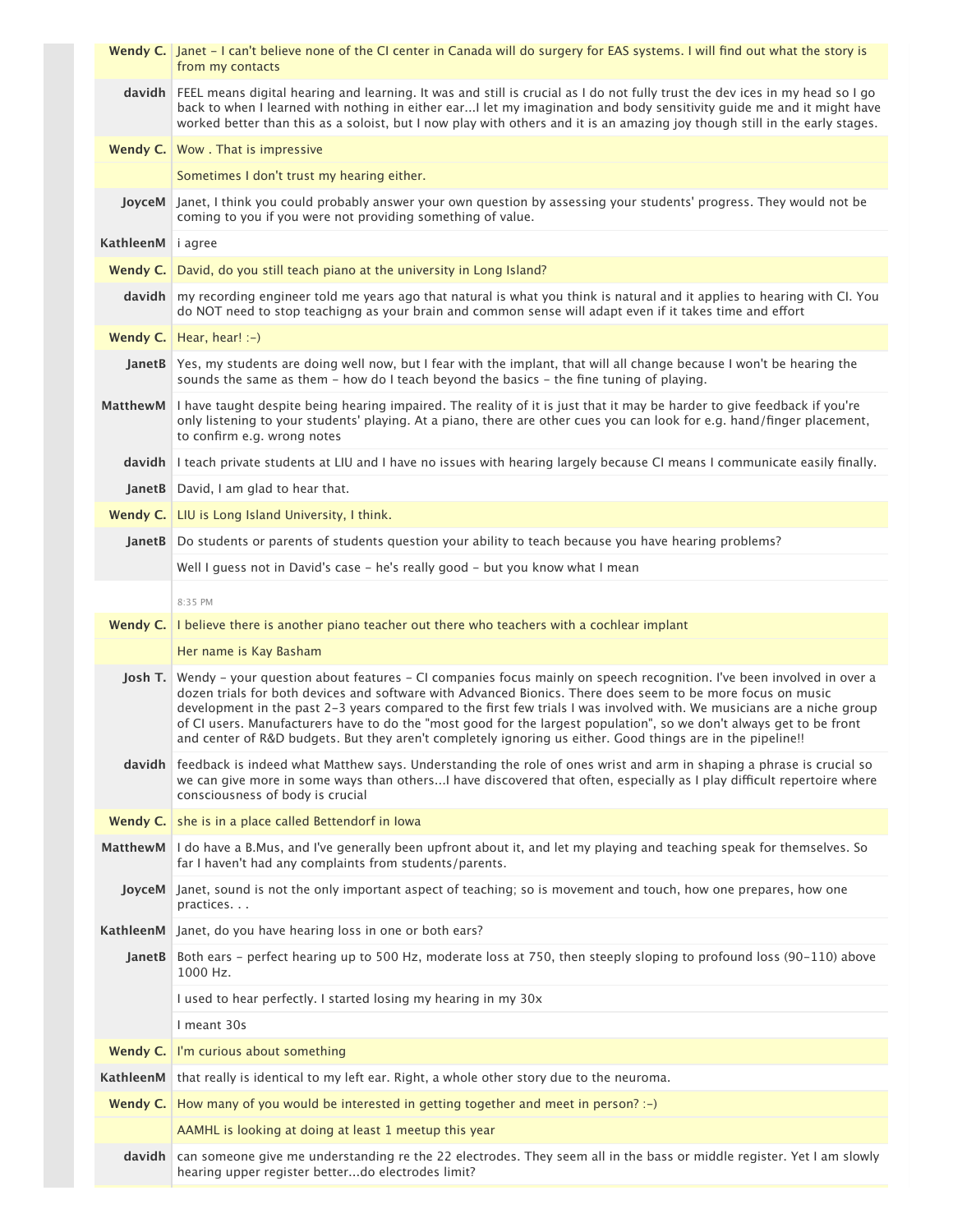|               | Wendy C.   maybe if we can find the funds                                                                                                                                                                                                                               |
|---------------|-------------------------------------------------------------------------------------------------------------------------------------------------------------------------------------------------------------------------------------------------------------------------|
| KathleenM     | That would be awesome. Anyone going to HLAA this summer?                                                                                                                                                                                                                |
|               | JoyceM Sounds good to me.                                                                                                                                                                                                                                               |
|               | Wendy C.   I have submitted a proposal for a handchime workshop at HLAA                                                                                                                                                                                                 |
|               | If it gets accepted, I'm going to HLAA                                                                                                                                                                                                                                  |
|               | JanetB   I have lost 30% of the keys (I hear plink, plink, plink if I listen closely with my HAs, but no tone). And the rest have lost<br>their once resonant sound. I would very much like to meet, but it's a distance thing. How about beautiful B.C. one<br>summer? |
| Wendy C.      | BUT, I also heard from HLAA that they are not doing a talent show this year like they did at last year's convention                                                                                                                                                     |
|               | 8:40 PM                                                                                                                                                                                                                                                                 |
| Wendy C.      | so I have began preliminary talks with the presbyterian church around the corner from the convention hotel in<br>Minneapolis about an AAMHL musical meeutp during HLAA                                                                                                  |
|               | We'll have to see                                                                                                                                                                                                                                                       |
| Josh T.       | Minneapolis would be do-able for me.                                                                                                                                                                                                                                    |
|               | Wendy C. For those of you not familiar with HLAA, this is Hearing Loss Association of America                                                                                                                                                                           |
|               | davidh Janet, I still hear plings but they seem either weaker or meshing with pitchesespecially when playing so something is<br>evolving I hope                                                                                                                         |
| Wendy $C.$    | this is the large consumer organization in the country for adults with hearing loss                                                                                                                                                                                     |
| KathleenM     | Thats disapointing about the talent show. I was looking forward to attending.                                                                                                                                                                                           |
|               | davidh I would try to go to HLAA                                                                                                                                                                                                                                        |
| Wendy C.      | 0k                                                                                                                                                                                                                                                                      |
|               | HLAA's convention takes place June 22-26, I think                                                                                                                                                                                                                       |
| KathleenM     | I am VP of the Twin Cities chapter, will take over as Pres this summer. I know I will be working at the convention, dont<br>know yet what I'll be doing.                                                                                                                |
|               | davidh   I just attended a Cochlear Americas gathering at a local hospital and it sadly was largely commercialiazed. cynicism is<br>part of our line of defense for sure                                                                                                |
| <b>JoyceM</b> | So, does the piano sound better over time with a CI? Is there greater satisfaction as your brain adjusts to the new<br>reality.                                                                                                                                         |
| Wendy C.      | But the other thing AAMHL want's to do is have a musical meetup at the end of August in Silver Spring Maryland, at a<br>community music school                                                                                                                          |
| KathleenM     | Thats the ultimate question                                                                                                                                                                                                                                             |
|               | <b>Wendy C.</b> Joyce, that is a good question                                                                                                                                                                                                                          |
|               | KathleenM totally off subject, but i grew up in silver spring!                                                                                                                                                                                                          |
| Wendy $C.$    | Well, maybe you can fly into Silver Spring and join us!                                                                                                                                                                                                                 |
|               | JanetB Does anyone regret getting a CI, and not hearing music the same as they once did?                                                                                                                                                                                |
| Wendy $C.$    | I know you'll be too busy at HLAA to really enjoy making music with other                                                                                                                                                                                               |
|               | 8:45 PM                                                                                                                                                                                                                                                                 |
| Wendy $C.$    | Um, when I was totally deaf, I was more shocked at not hearing voices                                                                                                                                                                                                   |
|               | 8:45 PM                                                                                                                                                                                                                                                                 |
| Wendy $C.$    | Especially my daughter who was just beginning to talk                                                                                                                                                                                                                   |
| KathleenM     | probably not this year. Husband lost his job, "restructuring," and we are on a tight budget. wish i could                                                                                                                                                               |
|               | JanetB   Ah yes, if totally deaf I can understand that for sure.                                                                                                                                                                                                        |
|               | davidh it is more usable for learning but it makes my ear take back responsibility of hearing and that is disorienting stillon<br>the whole, it is surely a blessing and the blatant sounds and civil war can be lived with, but it is a very gradual<br>evolution.     |
|               | Josh T. The piano did sound better over time, especially the first few years. I do not regret for one second getting both of my<br>CIs. The benefits far outweigh losing what little natural hearing I had left.                                                        |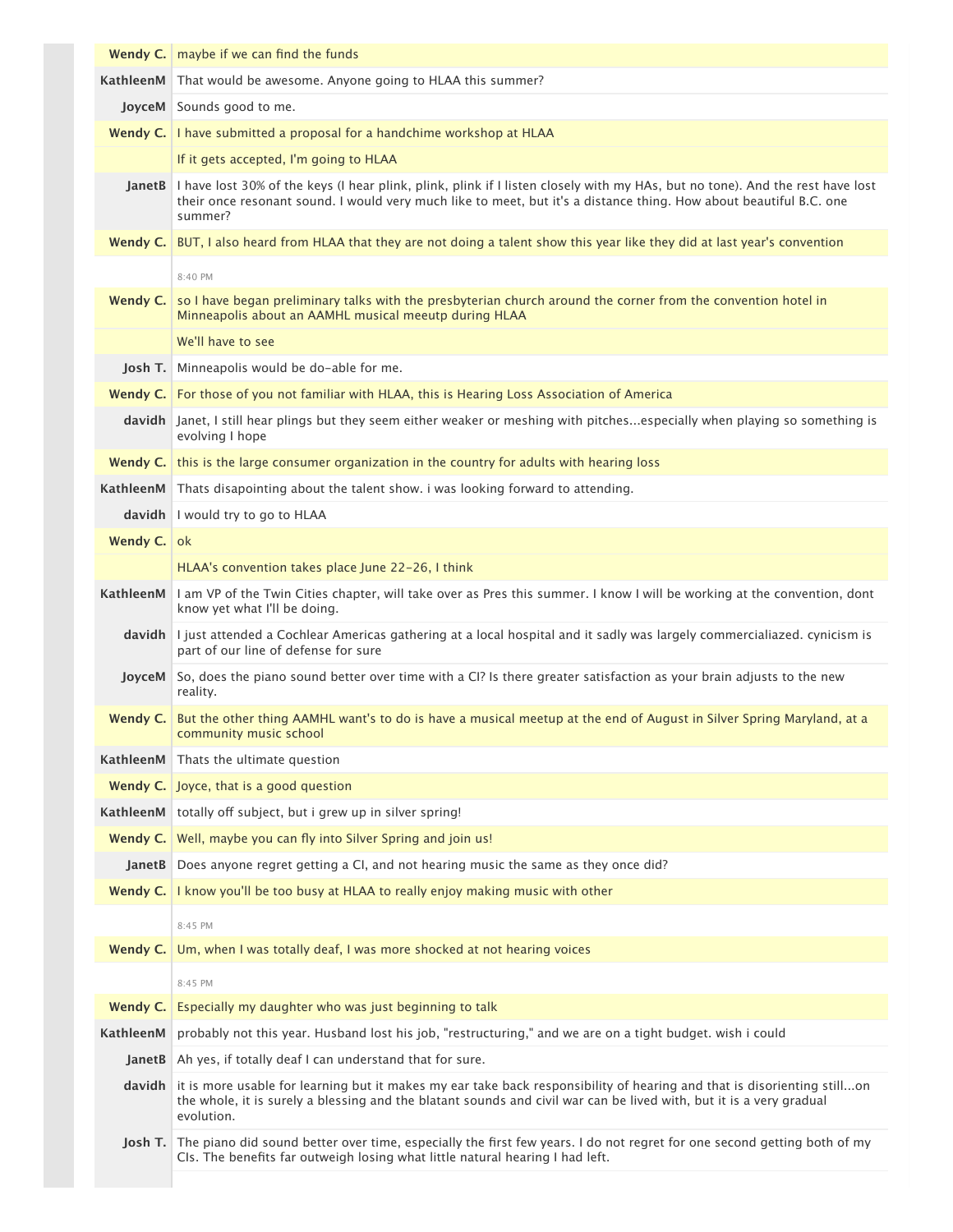|              | <b>JoyceM</b> David, are you saying you have to exercise greater effort to hear with a CI?                                                                                                                                                                                                                                                                                                                                                                                                                                                                                                                                                 |
|--------------|--------------------------------------------------------------------------------------------------------------------------------------------------------------------------------------------------------------------------------------------------------------------------------------------------------------------------------------------------------------------------------------------------------------------------------------------------------------------------------------------------------------------------------------------------------------------------------------------------------------------------------------------|
|              | JanetB   Did anyone give up perfect hearing in certain pitches, in order to get a CI?                                                                                                                                                                                                                                                                                                                                                                                                                                                                                                                                                      |
|              | <b>Wendy C.</b> He has to exercise greater effort to perform on the piano with a CI                                                                                                                                                                                                                                                                                                                                                                                                                                                                                                                                                        |
|              | JoyceM Josh, what is the history of your hearing loss and remediation?                                                                                                                                                                                                                                                                                                                                                                                                                                                                                                                                                                     |
|              | KathleenM   I'm only starting, but I'm already pleased with my CI. i can understand conversations better now than before<br>implantation.                                                                                                                                                                                                                                                                                                                                                                                                                                                                                                  |
|              | yes, i gave up several pitches                                                                                                                                                                                                                                                                                                                                                                                                                                                                                                                                                                                                             |
|              | Wendy C.   I mean to say I believe Daivd has to exert more effort to performing with a CI                                                                                                                                                                                                                                                                                                                                                                                                                                                                                                                                                  |
|              | Josh T. Born with hearing loss from birth. Wore hearing aids from age 4-21. First implanted in left ear in 2007 and implanted<br>in right ear in 2011.                                                                                                                                                                                                                                                                                                                                                                                                                                                                                     |
|              | JanetB   Did anyone have perfect hearing and then start to lose it as an adult?                                                                                                                                                                                                                                                                                                                                                                                                                                                                                                                                                            |
|              | JoyceM Also Josh, how severe is your loss?                                                                                                                                                                                                                                                                                                                                                                                                                                                                                                                                                                                                 |
| KathleenM me |                                                                                                                                                                                                                                                                                                                                                                                                                                                                                                                                                                                                                                            |
|              | 8:50 PM                                                                                                                                                                                                                                                                                                                                                                                                                                                                                                                                                                                                                                    |
|              | <b>JoyceM</b> I think I had a very small loss as a child; it did not become a problem until I was in my 30's.                                                                                                                                                                                                                                                                                                                                                                                                                                                                                                                              |
|              | JanetB Kathleen, you sound closest to my hearing situation. I'm glad to hear the benefit of being able to hear conversations<br>now has outweighed the rest.                                                                                                                                                                                                                                                                                                                                                                                                                                                                               |
| davidh       | greater ability to weed out the ugly noises which I think most normal musicians weed out early. I think that the loud<br>and harsh and unexpected sounds I hear I would have been used to and not noticed had I heard normally. I certainly<br>need to exert effort as I hear, if anything TOO MUCH and I cannot filter what is me, what is piano and what is<br>atmosphere. It is usually a happy problem but ones emotions still get the better of me at times and I have to fight<br>against a recognition. But it is very seldom now that I let myself ponder that meaningless point. The joy of the<br>experience overwhelms the pain |
| Josh T.      | By 21 I had less than 5% residual hearing in my left ear and <30% in my right ear. I had severe-profound sensorineural<br>hearing loss diagnosis by 13 which had progressed from mild when I was originally diagnosed at age 4.                                                                                                                                                                                                                                                                                                                                                                                                            |
|              | JanetB David, in case I missed it somewhere with so much conversation, what is the history of your hearing loss?                                                                                                                                                                                                                                                                                                                                                                                                                                                                                                                           |
|              | JoyceM Sorry, I think you mentioned that before. I can't keep everyone straight!                                                                                                                                                                                                                                                                                                                                                                                                                                                                                                                                                           |
|              | Josh T. No worries Joyce!                                                                                                                                                                                                                                                                                                                                                                                                                                                                                                                                                                                                                  |
|              | Wendy C.   David - are you hearing the bass and middle registers of the piano better than the higher registers?                                                                                                                                                                                                                                                                                                                                                                                                                                                                                                                            |
|              | KathleenM Janet, I will be deaf in my right ear at some point due to the neuroma and radiation. So the implant is right for me at<br>this point in my life.                                                                                                                                                                                                                                                                                                                                                                                                                                                                                |
| Wendy C.     | Kathleens, does the acoustic neuroma affect your cochlea or the auditory nerve in your implanted ear? I seem to<br>remember that if you have an acoustic neuroma in one ear, you can't have a cochlear implant in that ear                                                                                                                                                                                                                                                                                                                                                                                                                 |
|              | 8:55 PM                                                                                                                                                                                                                                                                                                                                                                                                                                                                                                                                                                                                                                    |
| KathleenM    | my implant is in the other ear.                                                                                                                                                                                                                                                                                                                                                                                                                                                                                                                                                                                                            |
| Wendy C.     | Ok!                                                                                                                                                                                                                                                                                                                                                                                                                                                                                                                                                                                                                                        |
|              | davidh virus at 8 destroyed most of left ear. Fall off a bike when I got tired of practicing a lousy piece of music and didn't put<br>on helmet left me 'grade B' in other earwhich meant I could get by but barely both socially and musically, I largely<br>became a soloist as chamber groups did not have need for me understandably. Re registers, that was indeed the truth<br>ie bass is best and middle next but the range seems to be widening though strength is still more in bass. Still I SENSE<br>that HA is regaining a bit of its brilliance somehow and whole piano can be thrilling.                                     |
| JanetB       | Do those with implants find a difference between recorded music and live music, as far as how well you hear it?                                                                                                                                                                                                                                                                                                                                                                                                                                                                                                                            |
| Wendy C.     | so Kathleen, you are deaf in the right ear and you have the CI in the other ear                                                                                                                                                                                                                                                                                                                                                                                                                                                                                                                                                            |
|              | David, I'm surprised that you aren't hearing the higher registers.                                                                                                                                                                                                                                                                                                                                                                                                                                                                                                                                                                         |
|              | How many of your 22 electrodes are turned on?                                                                                                                                                                                                                                                                                                                                                                                                                                                                                                                                                                                              |
| JoyceM       | I agree with Wendy; CI's are best for upper register hearing.                                                                                                                                                                                                                                                                                                                                                                                                                                                                                                                                                                              |
| Wendy $C.$   | My implant has 16 electrodes and I think they are all turned on                                                                                                                                                                                                                                                                                                                                                                                                                                                                                                                                                                            |
|              | Ok, we are coming to the end of our "social-musical" hour.                                                                                                                                                                                                                                                                                                                                                                                                                                                                                                                                                                                 |
| KathleenM    | Not yet deaf, on my way. Just moderately to severely deaf with terrible tonal distortion in the neuroma ear. I have had<br>several sudden hearing losses in that ear and also a more gradual decline, but the radiation will take away what                                                                                                                                                                                                                                                                                                                                                                                                |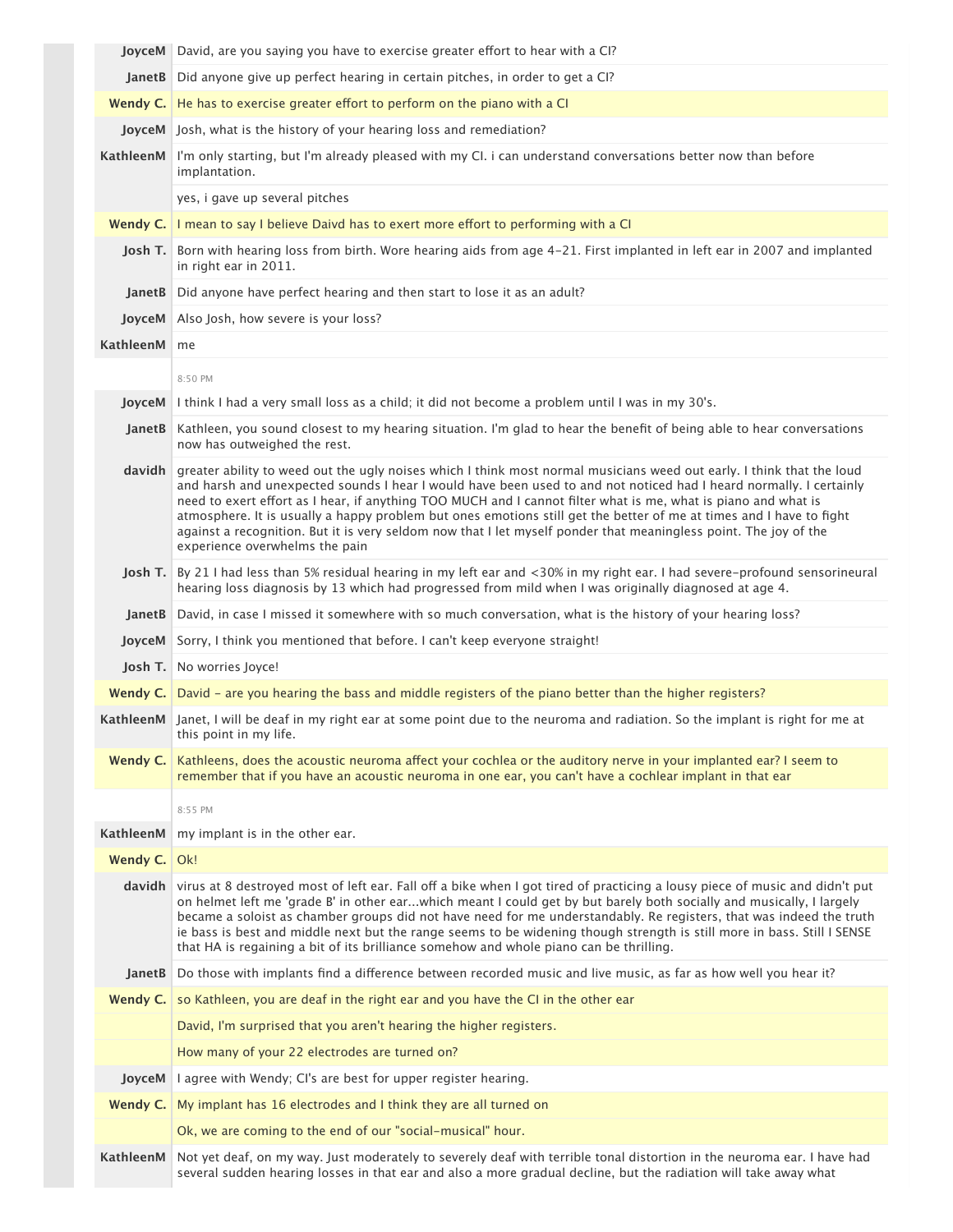|                  | hearing i have left over the next unknown number of months or, if I'm lucky, year.                                                                                                                                                                                                                                                                                                                                                                                                                                                                                                         |
|------------------|--------------------------------------------------------------------------------------------------------------------------------------------------------------------------------------------------------------------------------------------------------------------------------------------------------------------------------------------------------------------------------------------------------------------------------------------------------------------------------------------------------------------------------------------------------------------------------------------|
| Wendy $C.$       | Two questions                                                                                                                                                                                                                                                                                                                                                                                                                                                                                                                                                                              |
|                  | JanetB Joyce, what is the history of your hearing loss?                                                                                                                                                                                                                                                                                                                                                                                                                                                                                                                                    |
|                  | <b>Wendy C.</b> Question 1) I will send everyone the transcript of this chat.                                                                                                                                                                                                                                                                                                                                                                                                                                                                                                              |
|                  | davidh I have been stupidly afraid to attend concerts very often as I FEAR that I will not hear well. It seems that after 15<br>minutes my brain gets used to different sounds and I hear better. Re electrodes, a doctor turned off half of them after<br>one year as I said that I felt the sounds. A better audiologist turned them all back on as she said you will never improve<br>unless they are used. I try to not let the inner vibrations disturb me much. they used to thrill me but now I look for<br>normalcystill, it is at times very vehement to be a sonic punching bag. |
|                  | 9:00 PM                                                                                                                                                                                                                                                                                                                                                                                                                                                                                                                                                                                    |
| Wendy $C.$       | Do you mind if I provide transcript to others who could not attend the chat but are very interested in this discussion?                                                                                                                                                                                                                                                                                                                                                                                                                                                                    |
| JoyceM           | Very minor loss as a child, did not become a problem until my 30's. Has been a very gradual loss to present time. I<br>initially had a flat loss--the same across all frequencies and both ears--very unusual. Now I have a profound hearing<br>loss in both ears in the highest frequencies, moderately severe in the lower frequencies.                                                                                                                                                                                                                                                  |
| <b>JanetB</b>    | Okay with me. David, you have a beautiful way of describing things.                                                                                                                                                                                                                                                                                                                                                                                                                                                                                                                        |
| JoyceM           | Transcripts are fine with me                                                                                                                                                                                                                                                                                                                                                                                                                                                                                                                                                               |
|                  | KathleenM   I'm fine with that. and i agree about David's descriptions                                                                                                                                                                                                                                                                                                                                                                                                                                                                                                                     |
|                  | <b>Josh T.</b> I'm also fine with distributing transcripts.                                                                                                                                                                                                                                                                                                                                                                                                                                                                                                                                |
|                  | Wendy C. Also I am toying with the idea of making the transcript in this and similar chats as "valued content" where only dues-<br>paying members have access to them                                                                                                                                                                                                                                                                                                                                                                                                                      |
|                  | Question 2) Would you all like to meet again to continue this discussion? I was going to set up another chat for playing<br>the piano with hearing aids but that can wait.                                                                                                                                                                                                                                                                                                                                                                                                                 |
| davidh           | I am starting to talk both pianistically and personally to various groups about hearing loss. I am 68 and am not<br>ashamed or shy as I used to be and as we all are still to some degree. Transcripts are fine. There is much to be<br>discussed.                                                                                                                                                                                                                                                                                                                                         |
| JoyceM           | David, what CI's do you have, and when were they inserted?                                                                                                                                                                                                                                                                                                                                                                                                                                                                                                                                 |
|                  | JanetB Yes I would like to meet again.                                                                                                                                                                                                                                                                                                                                                                                                                                                                                                                                                     |
| KathleenM        | Meeting again would be great, especially since I'll have more practice with music and CI.                                                                                                                                                                                                                                                                                                                                                                                                                                                                                                  |
| davidh           | Cochlear America and the precise name I forget. I took my doctors word for it. 2 and a half years ago which is NOT a<br>long time sadly or happily it is the brain that is center, not the device                                                                                                                                                                                                                                                                                                                                                                                          |
|                  | KathleenM Janet, best wishes in your decision making process                                                                                                                                                                                                                                                                                                                                                                                                                                                                                                                               |
| davidh           | thanks to all                                                                                                                                                                                                                                                                                                                                                                                                                                                                                                                                                                              |
| JoyceM           | Thank you to everyone! This has been helpful for me.                                                                                                                                                                                                                                                                                                                                                                                                                                                                                                                                       |
|                  | <b>JanetB</b> And me as well - thank you.                                                                                                                                                                                                                                                                                                                                                                                                                                                                                                                                                  |
| Wendy C. $\vert$ | How about Friday, February 9 for our next chat on playing piano with a cochlear impalnt?                                                                                                                                                                                                                                                                                                                                                                                                                                                                                                   |
| KathleenM        | thanks for including me.                                                                                                                                                                                                                                                                                                                                                                                                                                                                                                                                                                   |
|                  | 9:05 PM                                                                                                                                                                                                                                                                                                                                                                                                                                                                                                                                                                                    |
|                  | Wendy C. February 9 at 8 pm EST                                                                                                                                                                                                                                                                                                                                                                                                                                                                                                                                                            |
|                  | 9:05 PM                                                                                                                                                                                                                                                                                                                                                                                                                                                                                                                                                                                    |
| JoyceM           | I'll put that on my calendar                                                                                                                                                                                                                                                                                                                                                                                                                                                                                                                                                               |
| Wendy $C.$       | I thought a month would give Kathleen enough time to report back to us                                                                                                                                                                                                                                                                                                                                                                                                                                                                                                                     |
|                  | is February 9 a good time for everyone?                                                                                                                                                                                                                                                                                                                                                                                                                                                                                                                                                    |
| davidh           | I hope I can be there as time passed very fast!                                                                                                                                                                                                                                                                                                                                                                                                                                                                                                                                            |
| KathleenM        | Thanks Wendy                                                                                                                                                                                                                                                                                                                                                                                                                                                                                                                                                                               |
| Josh T.          | Sounds good                                                                                                                                                                                                                                                                                                                                                                                                                                                                                                                                                                                |
|                  | Wendy C. Awesome!                                                                                                                                                                                                                                                                                                                                                                                                                                                                                                                                                                          |
|                  | JanetB   I will be back to teaching, after the Christmas break next week - I'm sorry I won't be able to participate - with the time<br>change I wouldn't be available until 10 pm ESt                                                                                                                                                                                                                                                                                                                                                                                                      |